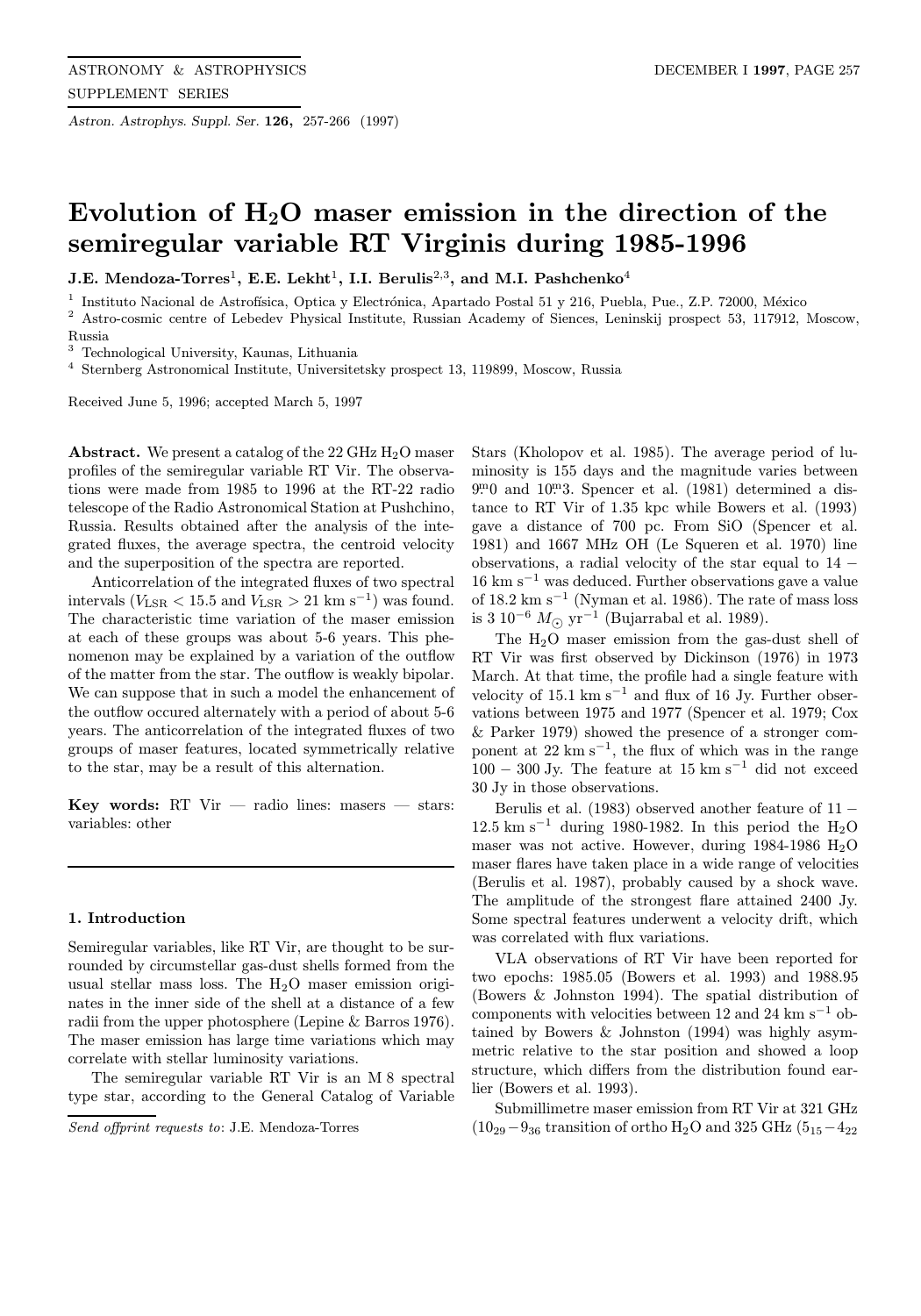

Fig. 1. a-k) Catalog of the H<sub>2</sub>O maser spectra of RT Vir obtained during 1986-1993. Flux interval shown on the vertical axis is 200 Jy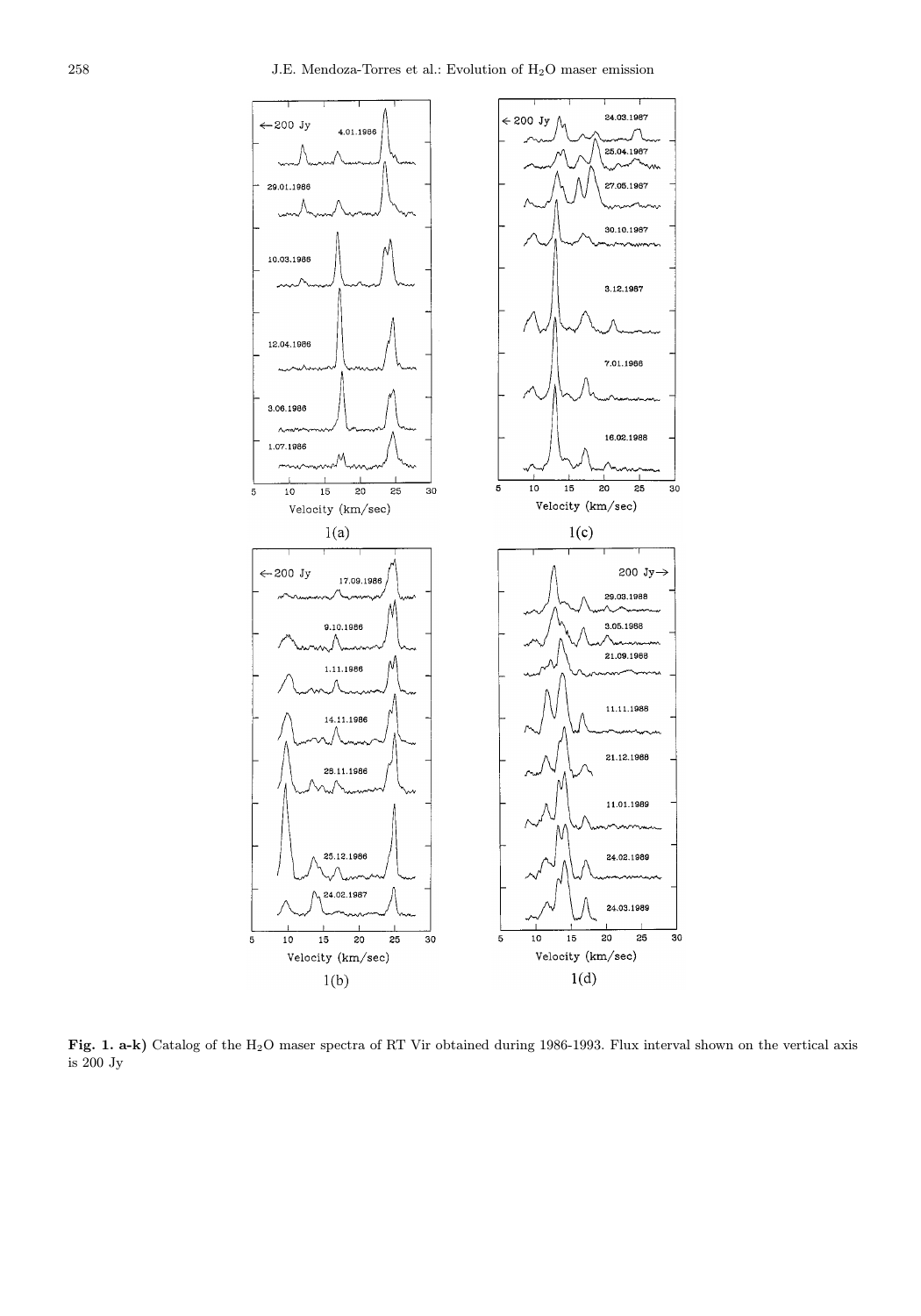

Fig. 1. continued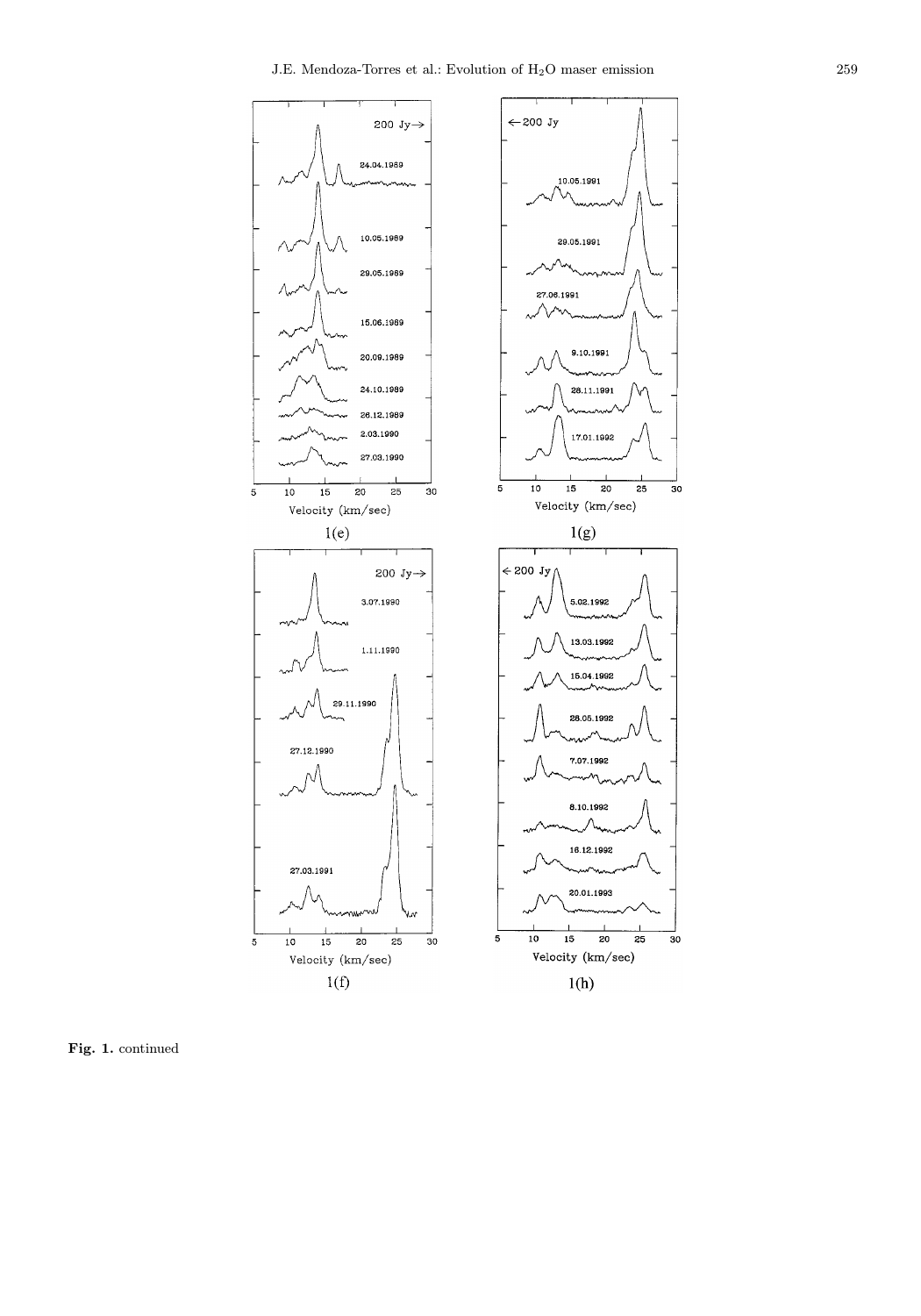

Fig. 1. continued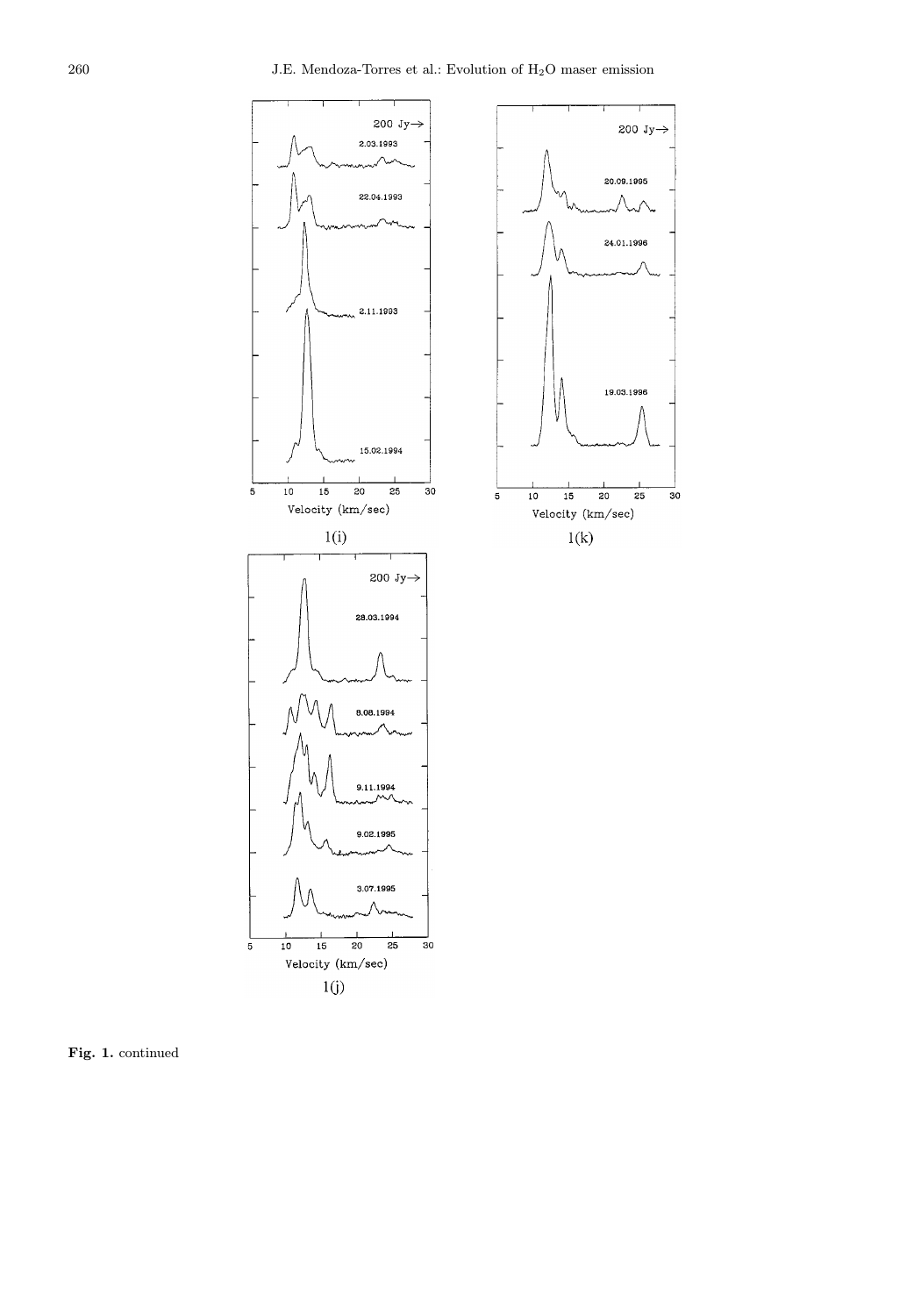transition of para  $H_2O$ ) was also reported (Yates & Cohen 1996).

In this paper we present the observations of 22 GHz H2O maser emission in the direction of the semiregular variable RT Vir made during 1985-1996.



Fig. 2. Time variations of the flux integrated over all the  $H_2O$ spectrum. The dashed line shows the smoothed curve, which excludes the influence of fast variations

#### 2. Observations and presentation of the results

## 2.1. Observations

Observations of the 22 GHz maser emission in the direction of RT Vir were made with the RT-22 radio telescope of the Radio Astronomical Station of the Lebedev Physical Institute in Pushchino, Russia. A receiver with low noise amplifiers at the feed and a 96-channel spectrometer of filter-bank type were used. The spectral resolution in radial velocity was  $0.101 \text{ km s}^{-1}$ . An antenna temperature of 1 K from a point source with unpolarized emission corresponds to a flux of 25 Jy. A detailed description of the instruments and the observational method can be found in Sorochenko et al. (1985) and Lekht et al. (1995).

The obtained data were reduced and analyzed at the National Institute of Astrophysics, Optics and Electronics, Tonantzintla, Puebla, Mexico.



Fig. 3. Time variations of the flux integrated over different spectral intervals. The dashed line shows the presence of long-term variations of the  $H_2O$  emission (the characteristic time of the variability is about 5-7 years)

## 2.2.  $H_2O$  profiles and the variation of the integrated flux

In Fig. 1 we show the  $H_2O$  maser profiles for RT Vir observed from 1986 to 1996. Some of the profiles obtained during the first half of 1986 were published earlier by Berulis et al. (1987), but we included them in our paper to have the total catalog of the  $H_2O$  profiles for 1986.

The H2O maser emission of RT Vir is concentrated in three velocity ranges of the spectrum: at velocities  $<$  15.5 km s<sup>-1</sup>, between 15.5 and 21 km s<sup>-1</sup>, and at velocities > 21 km s<sup>-1</sup>. In the central interval, near the radial velocity of the star,  $H_2O$  emission has not frequently been detected. The time variation of the integrated flux of the overall spectrum is shown in Fig. 2. Figure 3 shows the integrated flux for the three above-mentioned ranges of the spectrum. The integrated fluxes for the epoch 1984 December to 1985 December were deduced from Berulis et al. (1987). The dashed lines denote the smoothed curves of the long-term variations of the integrated flux. Since the maximum of the flare of 1985 is very high (1900 Jy km s<sup> $-1$ </sup> for the integrated flux at velocities  $< 15.5 \text{ km s}^{-1}$ , its corresponding value is given in Fig. 3 for convenience.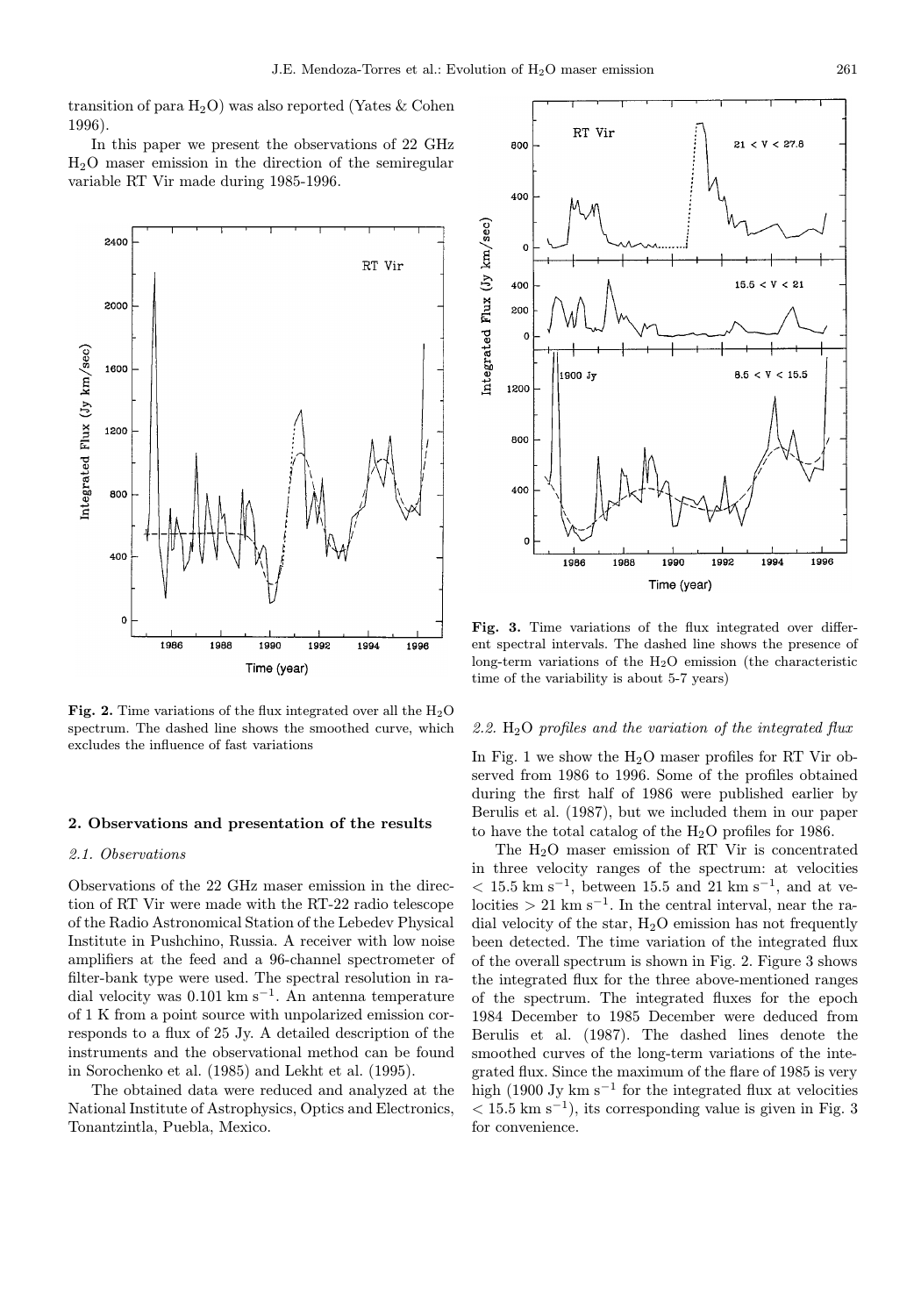

Fig. 4. Time dependence of the centroid velocity of different spectral intervals

Beginning from 1988 the emission at  $V > 21$  km s<sup>-1</sup> was very weak and appeared only occasionally. For this reason, the observations at these velocities were not carried out from 1989 May to 1990 November. However, at the end of 1990 December intense emission at  $\sim 25$  km s<sup>-1</sup> was observed.

A rough estimate of the time of this flare can be deduced from the following facts: 1) from 1988 the emission at  $V > 21$  km s<sup>-1</sup> was very weak and appeared only from time to time; 2) the maximum flux of this feature was observed in 1990 March; 3) in previous years the increase of the flux was faster than the decrease; 4) according to the smoothed curve (Fig. 3) the maxima and the minima of the integrated flux of the principal  $H_2O$  spectral groups  $(V < 15.5$  km s<sup>-1</sup> and  $V > 21$  km s<sup>-1</sup>) are in opposite phase.

On the basis of the above facts, we may assume that the rapid enhancement of the emission at velocities  $> 20$  km s<sup>-1</sup> began no earlier than the middle of 1990. The probable increase of the integrated flux for the time interval from 1989 May up to 1990 November are presented by dotted lines in Figs. 2 and 3.

The dashed line in Fig. 2 for which fast variations of the integrated flux are excluded has a complex form. At



Fig. 5. Average  $H_2O$  spectra for all the period of our observations (1984 December - 1996 March)

the beginning, in the time interval 1985-1988, the curve is approximated by a horizontal line at the level of about  $550 \text{ Jy km s}^{-1}$ .

The intense flare and the deep minimum relative to this level are remarkable. Afterwards, the behaviour of the curve may be presented by a waveform curve with a characteristic time variation of about three years.

Such behaviour of the integrated flux of the total spectra does not necessarily reflect the physical processes that took place in the H2O maser of RT Vir, since it is a superposition of three curves, each of which reflects the variations of the integrated flux in one of three ranges of the spectrum (Fig. 3). At the side intervals of the spectra  $(V < 15.5$  km s<sup>-1</sup> and  $V > 21$  km s<sup>-1</sup>) where emission appears more frequently, quasi-periodic variations are observed. The time interval between two consecutive maxima or minima in both cases is about 6 years. For the mentioned spectral intervals the variations of the integrated flux are in opposite phase, i.e. there is anticorrelation of the fluxes (this has been observed in 1986, 1992 and 1993- 1995).

Thus, the superposition of the curves with more or less the same period, but in different phase may lead to a curve with twice shorter period (1989-1995) or slow variations will be smoothed and only fast components will be left (1985-1988).

## 2.3. The centroid velocity

The time variations of the centroid velocity for the three specified spectral intervals are shown in Fig. 4.

Since the emission was very weak and appeared only from time to time in the second spectral interval from 1989 July to 1992 March and in the third one from 1988 January to 1990 July, the computation of the centroid velocity for these periods was not possible. This is the reason for the discontinuities in the curves in Fig. 4.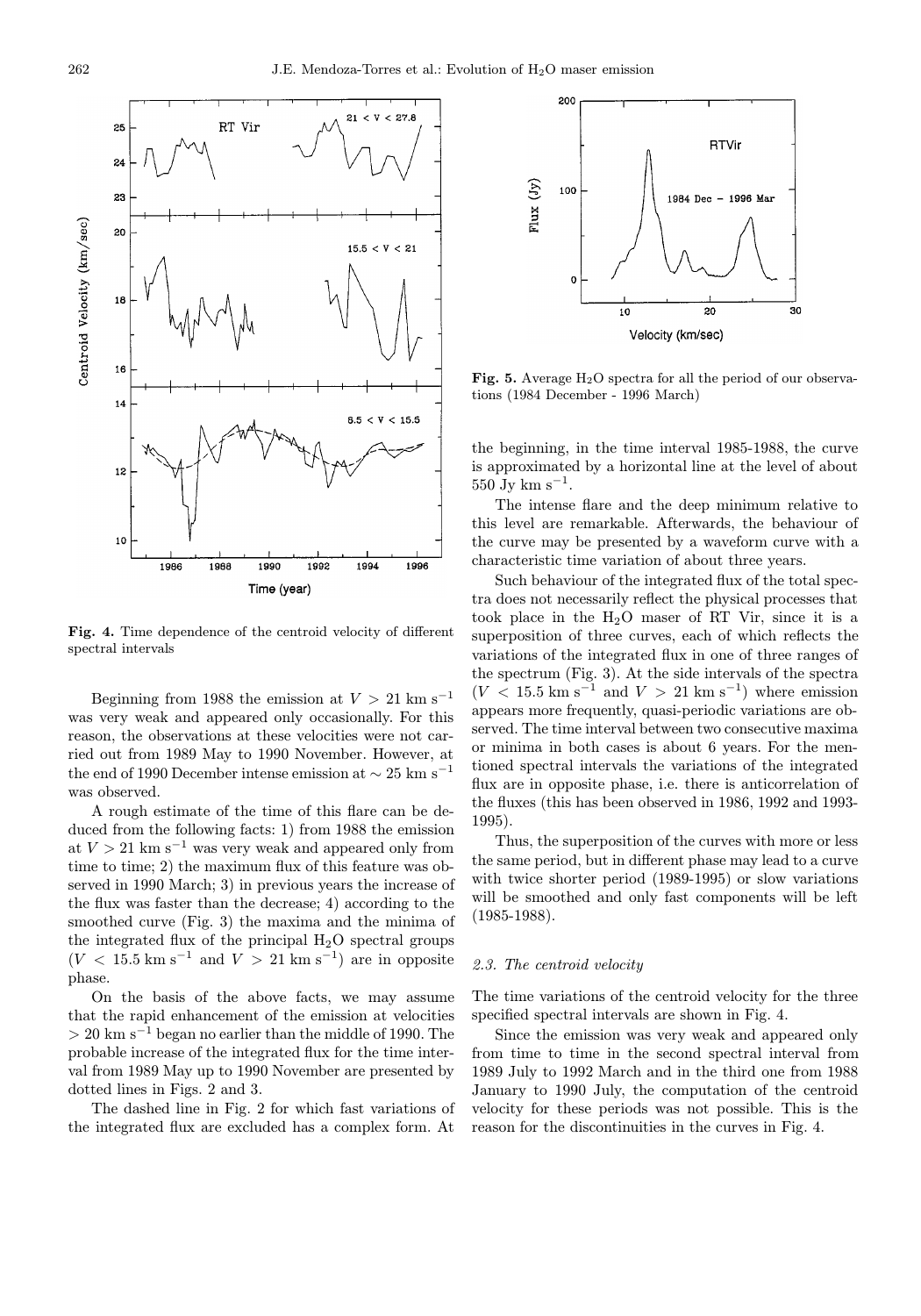

Fig. 6. a and b) Average H<sub>2</sub>O spectra deduced for five time periods of the evolution of RT Vir H<sub>2</sub>O maser emission: a) 1984 December – 1985 October, b) 1985 December – 1987 March, 1987 April – 1990 November, 1990 December – 1992 December and 1993 January – 1996 March

At velocities  $V < 15.5$  km s<sup>-1</sup> H<sub>2</sub>O emission was seen all the time, and so the curve is smoothed with no sudden jumps during the period of our observations. The smoothed curve of Fig. 4 (dashed lines) is correlated with the analogous curve of the integrated flux (Fig. 3); i.e. the extreme values of these two curves coincide in time.

#### 2.4. The average profiles

In order to determine the velocity where the  $H_2O$  maser in RT Vir is more active, we deduced the average profile for the period 1984 December - 1996 March (Fig. 5). It justifies the division of each profile into three parts at velocities 15.5 and 21 km s<sup>−</sup><sup>1</sup>. Average profiles were also deduced for five different time intervals (Fig. 6) and for each year. The latter are not presented here, but are used below.

The amplitude and the velocity of the more prominent features of the annual average profile were measured (Fig. 7). The circle size in Fig. 7 is proportional to the feature intensity. As may be seen in Fig. 7, the circles are not randomly distributed, and are located along four tracks. This means that the maser activity in RT Vir is manifested in four spectral ranges with average velocities of 10.7, 12.5, 23.5 and 24.5 km s<sup>-1</sup> respectively. A minimal velocity drift of 0.2 km s<sup>−</sup><sup>1</sup> was observed at about



Fig. 7. Velocity drift of the principal spectral features of higher H2O maser activity in RT Vir, obtained from the annual average spectra. The size of the circle depends on the intensity of the features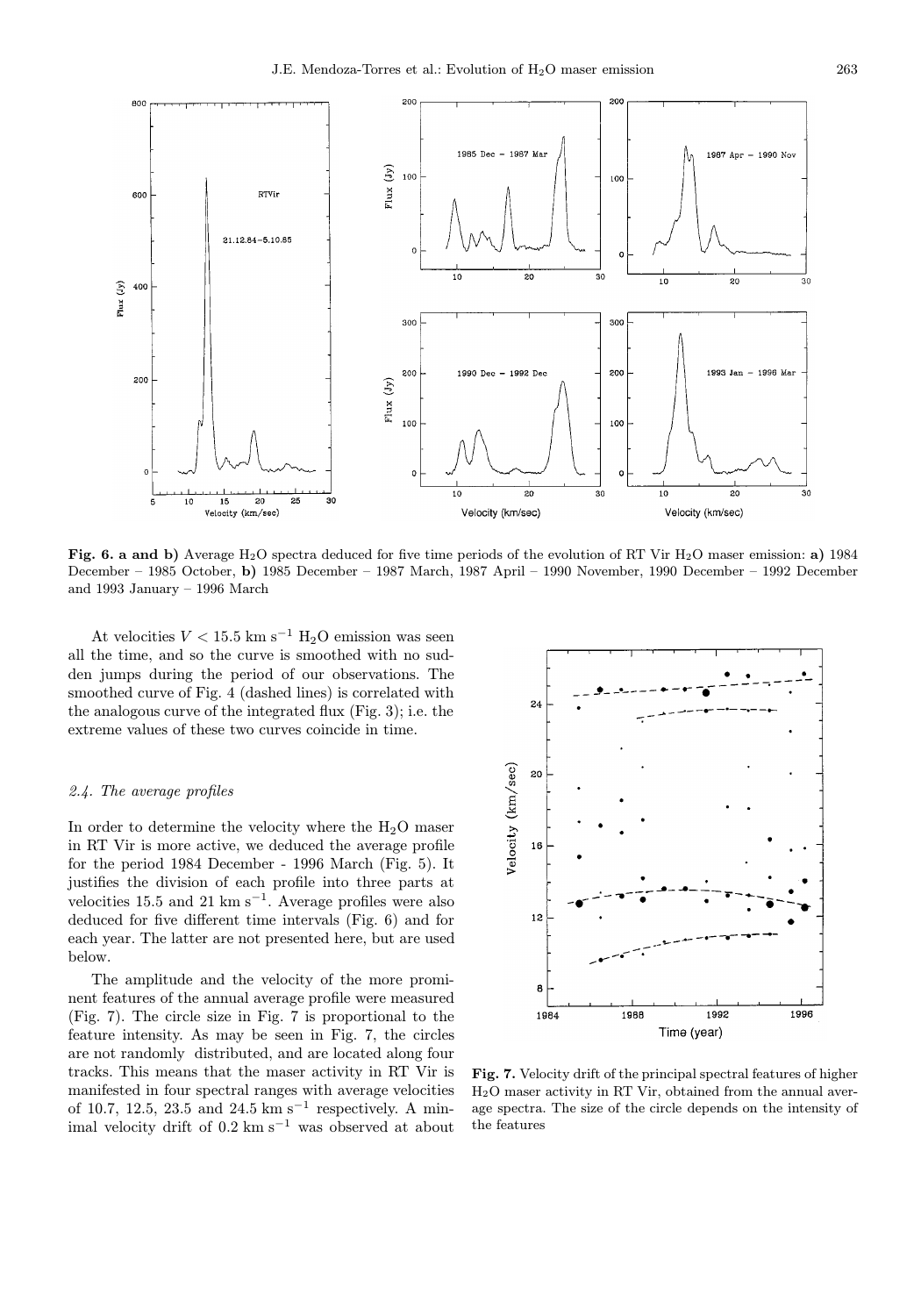

Fig. 8. a-c) Superpositon of the H2O profiles for RT Vir at different periods: a) 1984 December – 1985 October, b) 1985 December – 1987 March, 1987 April – 1990 November, 1990 December – 1992 December and 1993 January – 1996 March, c) all the period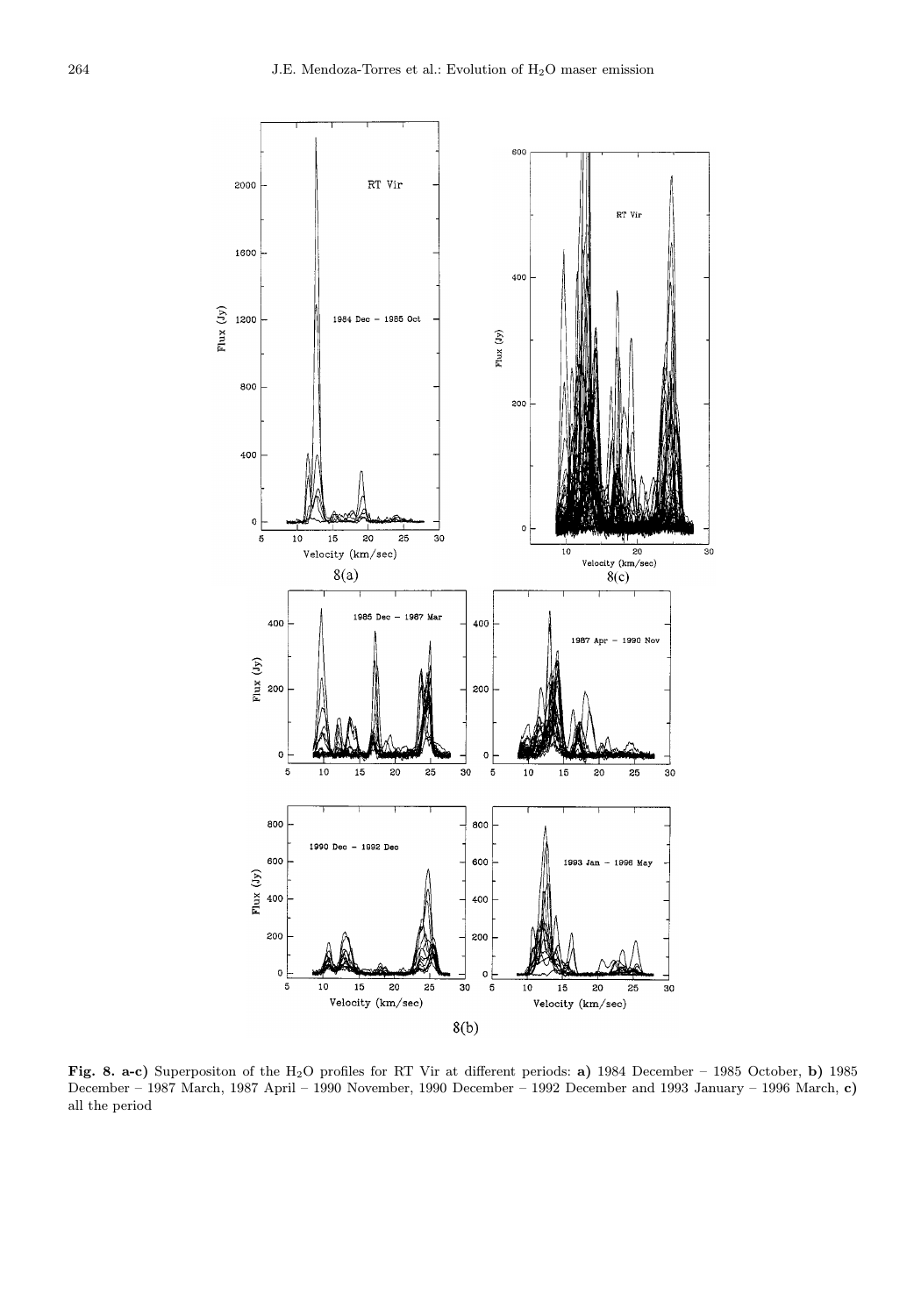23.5 km s<sup>−1</sup>, and a maximal drift of 1.4 km s<sup>−1</sup> was observed at about  $12.5 \text{ km s}^{-1}$ .

The strongest  $H_2O$  maser emission flares have taken place in the second and fourth spectral ranges (12.5 and  $24.5 \text{ km s}^{-1}$ ).

#### 2.5. Superposition of profiles

Besides the average profiles we plotted the superposed profiles for the same periods (Figs. 8a and b). The most frequent superposition of lines represents the most probable profile. Such spectra obtained for each of the five time intervals well illustrate the existence of anticorrelation of the integrated fluxes of two spectral groups (Fig. 9). The full superposition of all profiles obtained from 1984 December to 1996 March is given in Fig. 8c.

#### 3. Discussion

The H2O profiles of the semiregular variable RT Vir exhibit fast and large variations. In contrast with  $H_2O$ sources associated with star formation regions, flares of the features in RT Vir lasting more than three months were not observed. Series of flares with time delays between flares of different features from one to eight months were observed (Berulis et al. 1987). This is in agreement with the results of Engels et al. (1988), who also found that for semiregular variables the individual spectral features may be stable over a timescale of a few months. Hence the lifetime of the maser condensations at an active stage may have certain time limits.

Nevertheless, the analysis of our spectra showed that some features may be observed during periods of up to 1.5 years. Large velocity drifts of these features, attaining  $0.7 \text{ km s}^{-1}$ , were observed. The results of a more detailed analysis of the individual H2O components of RT Vir will be published later.

On the basis of the whole data one may suggest that variations with timescales of up to 1.5 years depend not only on variations of the temperature structure and conditions of pumping (Lewis & Engels 1991), but also on other factors. The region of maser generation located in the shell may be displaced in radial direction (Berulis et al. 1983), and in case of the existence of a velocity gradient of the gas in the shell a drift of the spectral features will be observed.

The existence of some stable regions of maser activity in RT Vir (Fig. 7) shows that individual spectral features may be stable during a few years (Engels et al. 1988) not only in Mira variables but also in semiregular variables in the form of filaments or clumps distributed in the radial direction.

The long-term variation components of the integrated flux of two spectral parts (blue- and redshifted relative the star velocity) have a characteristic timescale of 5-6 years (Fig. 3). The maxima of these curves are in opposite phase, i.e. there is anticorrealation of the fluxes. This anticorrelation may have a nature other than that of a Keplerian disc in S255 (Cesaroni 1990) and S140 (Lekht et al. 1993) or that of a circumstellar toroidal structure, where the matter is sufficiently fragmented, as in W31A and W75S (Lekht et al. 1995). In such structures, there is a competition of radiative spatial modes for the pumping. (The possibility of a mere coincidence may not be excluded, since for characteristic variation timescales of 5-6 years a time interval of 11 years is not enough for revealing more clearly the anticorrelation of the fluxes).



Fig. 9. The more probable  $H_2O$  profiles

A common factor with a Keplerian disc and toroid is that the maser condensations, responsible for emission at the right and left parts of the spectra are in opposite sides of the RT Vir shell. For stars of late spectral types the material outflow may be weakly bipolar (Bowers & Johnston 1994). In this case the parts of the shell, which are most strongly influenced by the bipolar outflow, have the most appropriate conditions for the  $H_2O$  maser emission. If we assume that the intensities of the bipolar outflow change in opposite phase, then the intensity of the maser emission of two groups of features, located on opposite sides of